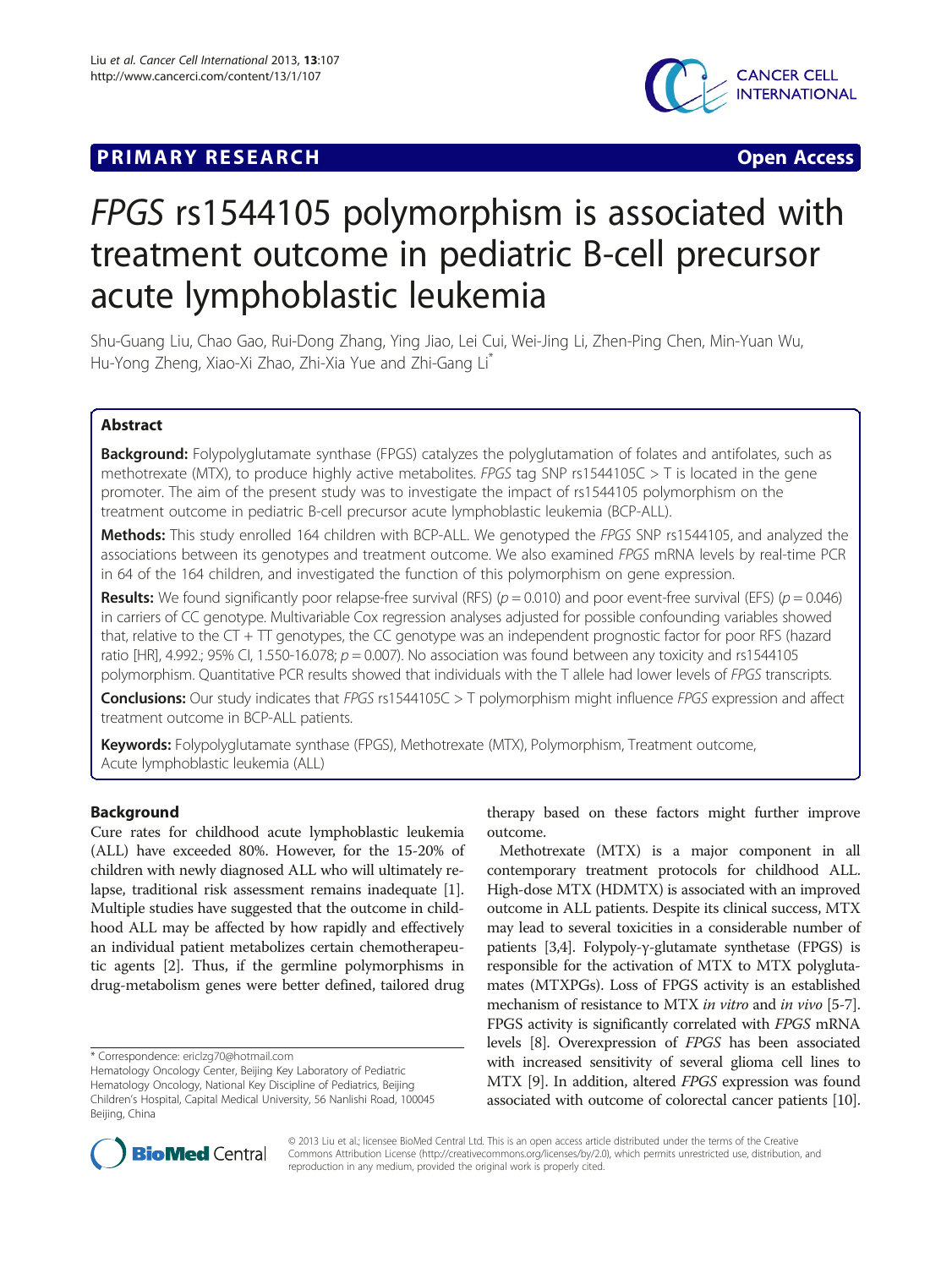<span id="page-1-0"></span>In childhood ALL, a strong correlation exists between FPGS expression, intracellular MTXPGs accumulation and treatment outcome [\[8,11\]](#page-6-0).

Up to now, there have been a few reports on the clinical importance of polymorphisms in FPGS gene [\[12-14](#page-6-0)]. However, its clinical role in childhood ALL remains to be defined. FPGS rs1544105  $C > T$  is a tag SNP through HapMap database (release #27) in the promoter of FPGS gene. It is reported that FPGS rs1544105 C allele was associated with MTX poor response [[13,14\]](#page-6-0). Panetta et al. found that rs1544105 polymorphism showed a significant relation to FPGS activity in childhood ALL [[15\]](#page-6-0). So we hypothesized that rs1544105 might have important clinical roles in childhood ALL.

In the present study, we investigated the role of FPGS rs1544105 polymorphism in treatment outcome in children with newly diagnosed B-cell precursor ALL (BCP-ALL) and its influence on FPGS expression.

# Results

#### Patient characteristics and FPGS genotyping

The main clinical characteristics of the 164 patients are shown in Table 1. FPGS rs1544105 genotype distribution is as follows: 14 CC (8.6%), 75 CT (45.7%), 75 TT (45.7%). Allele frequencies were in close agreement with values previously reported [\[13](#page-6-0)] and were in Hardy-Weinberg equilibrium ( $\chi^2$  = 0.620,  $p$  = 0.431). In our study, rs1544105 genotypes had no association with the common clinical indices (Table [2\)](#page-2-0).

# FPGS rs1544105 T allele might cause decreased mRNA levels

As rs1544105 polymorphism is located in FPGS promoter, this polymorphism might impact the expression of FPGS. Therefore, we examined FPGS mRNA levels by real-time PCR in 64 children who had ≥70% leukemic cells in diagnostic bone marrow samples and sufficient cDNA for analysis, and whose FPGS rs1544105 genotypes were determined. As shown in Figure [1](#page-2-0), we found that the FPGS rs1544105 T variant was associated with a relatively lower mRNA level. Average expression of patients harboring the CC genotype was approximately 1.5 times higher than CT ( $p = 0.041$ ) and TT ( $p = 0.031$ ) carriers. No significant differences were detected between CT and TT groups. In addition, FPGS mRNA expression had no association with gene fusions (Additional file [1:](#page-6-0) Table S1).

# FPGS rs1544105 polymorphism and treatment outcome

Given that rs1544105 polymorphism might influence FPGS mRNA levels, and altered FPGS expression was found associated with outcome of colorectal cancer patients [[9\]](#page-6-0), we analyzed the correlation between FPGS rs1544105 genotypes and outcomes in 164 patients. Figure [2](#page-3-0) showed the effects of rs1544105 polymorphism on treatment outcome.

|             | Table 1 Baseline characteristics of patients with BCP-ALL |  |  |  |
|-------------|-----------------------------------------------------------|--|--|--|
| $(N = 164)$ |                                                           |  |  |  |

| <b>Characteristics</b>   | N (%)          |
|--------------------------|----------------|
| Age (yr), median (range) | $\overline{4}$ |
| $<$ 1                    | 0              |
| $1 - 9$                  | 136 (82.9)     |
| $\geq 10$                | 28 (17.1)      |
| Gender                   |                |
| Male                     | 104 (63.4)     |
| Female                   | 60 (36.6)      |
| WBC (10 <sup>9</sup> /L) |                |
| < 50                     | 136 (82.9)     |
| $\geq 50$                | 28 (17.1)      |
| Treatment group          |                |
| SR                       | 62 (37.8)      |
| <b>MR</b>                | 81 (49.4)      |
| <b>HR</b>                | 21 (12.8)      |
| Fusion genes             |                |
| TEL-AML1                 | 41 (25.0)      |
| E2A-PBX1                 | 16(9.8)        |
| <b>BCR-ABL</b>           | 8(4.9)         |
| MLL-AF4                  | 1(0.6)         |
| CNS involvement          | 2(1.2)         |
| Event                    |                |
| Relapse                  | 16 (9.8)       |
| Isolated BM              | 13 (7.9)       |
| <b>Isolated CNS</b>      | 1(0.6)         |
| Isolated testis          | 2(1.2)         |
| Death*                   | 4(2.4)         |
| Prednisone response      |                |
| Good                     | 162 (98.8)     |
| Poor                     | 2(1.2)         |

BCP-ALL, B-cell precursor ALL; WBC, white blood cell count; SR, standard-risk; MR, medium-risk; HR, high-risk; BM, bone marrow; CNS, central nervous system. \*4 patients died of severe infections during induction.

There was a significantly higher relapse rate in CC group compared with  $CT + TT$  carriers (CC: 28.6%,  $CT + TT$ : 8.0%;  $\chi^2$ :  $p = 0.034$ ). A poor RFS was found in the CC group (log rank:  $p = 0.010$ ), as well as a poor EFS (log rank:  $p =$ 0.046). Multivariate survival analysis showed that the rs1544105 CC genotype was an independent prognosis factor for poor RFS (HR, 4.992; 95% CI, 1.550-16.078;  $p =$ 0.007) compared with the CT + TT genotypes (Table [3](#page-3-0)).

#### FPGS rs1544105 polymorphism and MTX-related toxicity

FPGS is responsible for the activation of MTX to MTXPGs and higher MTXPGs level is associated with increased toxicity [\[4](#page-6-0)]. Given that rs1544105 polymorphism might influence FPGS mRNA levels, so we next analyze the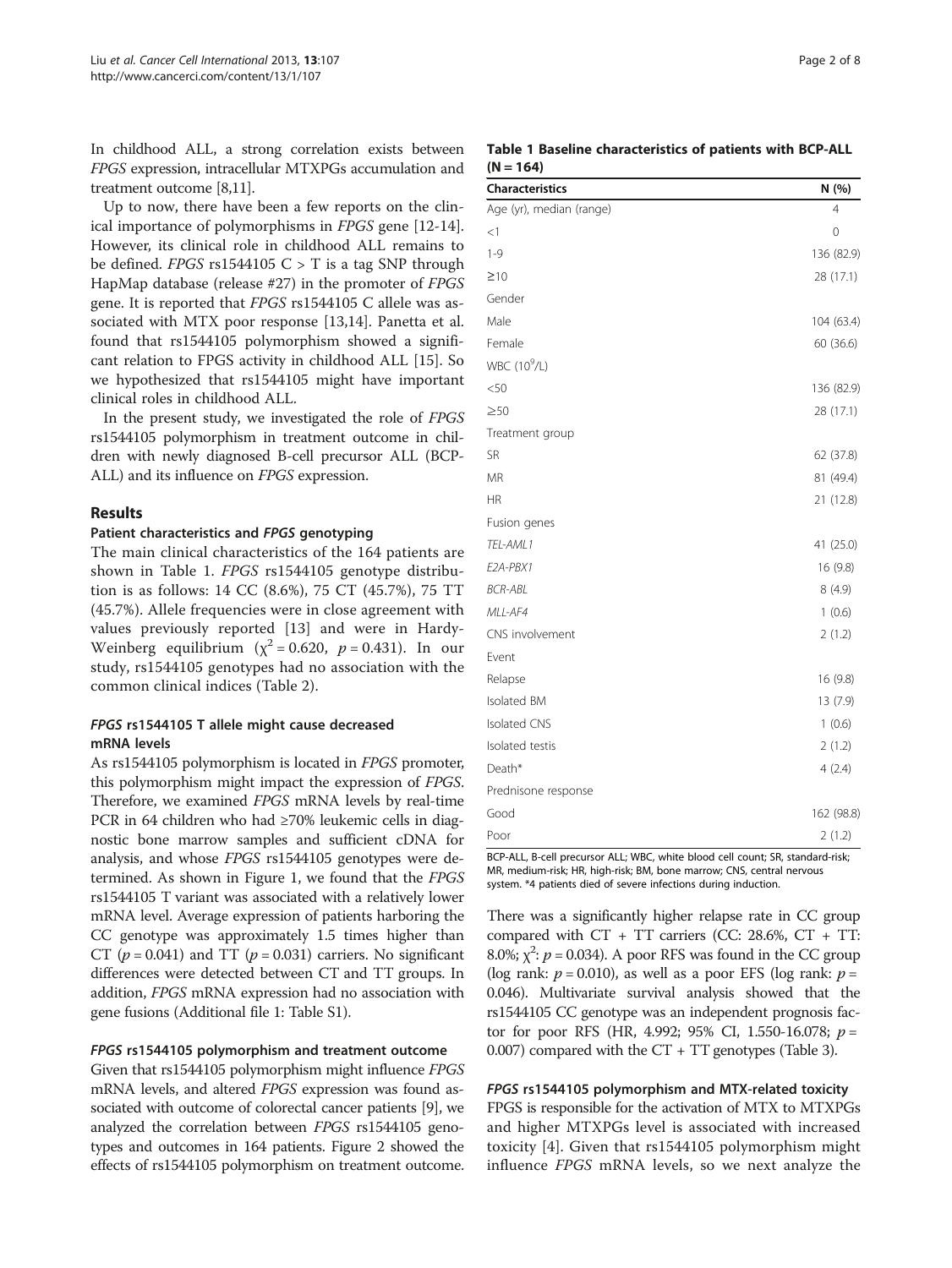| <b>Characteristics</b>   |            | FPGS SNP rs1544105 |       |  |
|--------------------------|------------|--------------------|-------|--|
|                          | CC         | $CT + TT$          |       |  |
|                          | genotype   | genotype           |       |  |
| Gender                   |            |                    | 1.000 |  |
| Male                     | 9(62.3)    | 95 (63.3)          |       |  |
| Female                   | 5(35.7)    | 55 (36.7)          |       |  |
| Age (years)              |            |                    | 0.336 |  |
| $<$ 1                    | 0          | 0                  |       |  |
| $1 - 9$                  | 13 (92.9)  | 123 (82.0)         |       |  |
| $\geq$ 10                | 1(7.1)     | 27 (18.0)          |       |  |
| Treatment group          |            |                    | 0.797 |  |
| SR                       | 4(28.6)    | 58 (38.7)          |       |  |
| MR                       | 8(57.1)    | 73 (48.7)          |       |  |
| ΗR                       | 2(1.3)     | 19 (12.6)          |       |  |
| WBC (10 <sup>9</sup> /L) |            |                    | 0.710 |  |
| < 50                     | 11(78.6)   | 125 (83.3)         |       |  |
| $\geq 50$                | 3(21.4)    | 25 (16.7)          |       |  |
| TEL-AML1                 |            |                    | 0.770 |  |
| Positive                 | 3(21.4)    | 38 (25.3)          |       |  |
| Negative                 | 11(78.6)   | 112 (74.7)         |       |  |
| E2A-PBX1                 |            |                    | 1.000 |  |
| Positive                 | 1(7.1)     | 15 (10.0)          |       |  |
| Negative                 | 13 (92.9)  | 135 (90.0)         |       |  |
| BCR-ABL                  |            |                    | 0.141 |  |
| Positive                 | 2(14.3)    | 6(4.0)             |       |  |
| Negative                 | 12(85.7)   | 144 (96.0)         |       |  |
| MLL-AF4                  |            |                    | 1.000 |  |
| Positive                 | 0          | 1(0.6)             |       |  |
| Negative                 | 14 (100.0) | 149 (99.4)         |       |  |
| Prednisone response      |            |                    | 0.164 |  |
| Good                     | 1(7.1)     | 1(0.6)             |       |  |
| Poor                     | 13 (92.9)  | 149 (99.4)         |       |  |
| CNS involvement          |            |                    | 1.000 |  |
| Absent                   | 14 (100.0) | 148 (98.7)         |       |  |
| Present                  | 0          | 2(1.3)             |       |  |

<span id="page-2-0"></span>Table 2 The association between FPGS rs1544105 genotypes and patient characteristics (N = 164)

 $*$ Data were calculated by  $\chi^2$  test. WBC, white blood cell count; SR, standardrisk; MR, medium-risk; HR, high-risk; CNS, central nervous system.

association between FPGS rs1544105 genotypes and MTXrelated toxicities during consolidation therapy. As the HR group was treated with HD-MTX and other chemotherapeutic drugs, for example Dexamethasone, Vincristine, Cyclophosphamide, Cytarabine, L-asparaginase, which may influenced the assessment of MTX toxicity, only 139 patients enrolled in SR and MR treatment groups were evaluable for the toxicity analysis. As shown in Table [4](#page-4-0), results



showed that there was no correlation between any toxicity and rs1544105 genotypes, calculated by  $\chi^2$  test.

#### Discussion

In the present study, we investigated whether FPGS rs1544105C > T polymorphism was associated with treatment outcome among childhood BCP-ALL patients. We found that CC genotype is significantly associated with poor RFS  $(p = 0.010)$  and EFS  $(p = 0.046)$  compared with the CT and TT genotypes. Furthermore, in multivariate Cox regression analysis, we found that the FPGS rs1544105 is an independent prognostic factor for RFS. Patients carrying the rs1544105 CC genotype displayed a higher risk of relapse than CT + TT genotypes (HR, 4.992; 95% CI, 1.550- 16.078;  $p = 0.007$ ), indicating that rs1544105 polymorphism is a potential predictor for survival in childhood BCP-ALL. Two previous studies reported that FPGS rs1544105 C allele was associated with MTX poor response in rheumatoid arthritis (RA) patients in north Indians [\[13,14](#page-6-0)], which were in line with our finding. To our knowledge, this is the first report that FPGS rs1544105 is associated with outcome in pediatric ALL, which extended our understanding of the role of FPGS in MTX response.

Previous observations suggested that FPGS downregulation leads to resistance to MTX and novel antifolates in some cancer cell lines [[5,6,16,17\]](#page-6-0). As rs1544105 T allele carriers had lower FPGS mRNA level, it seems that they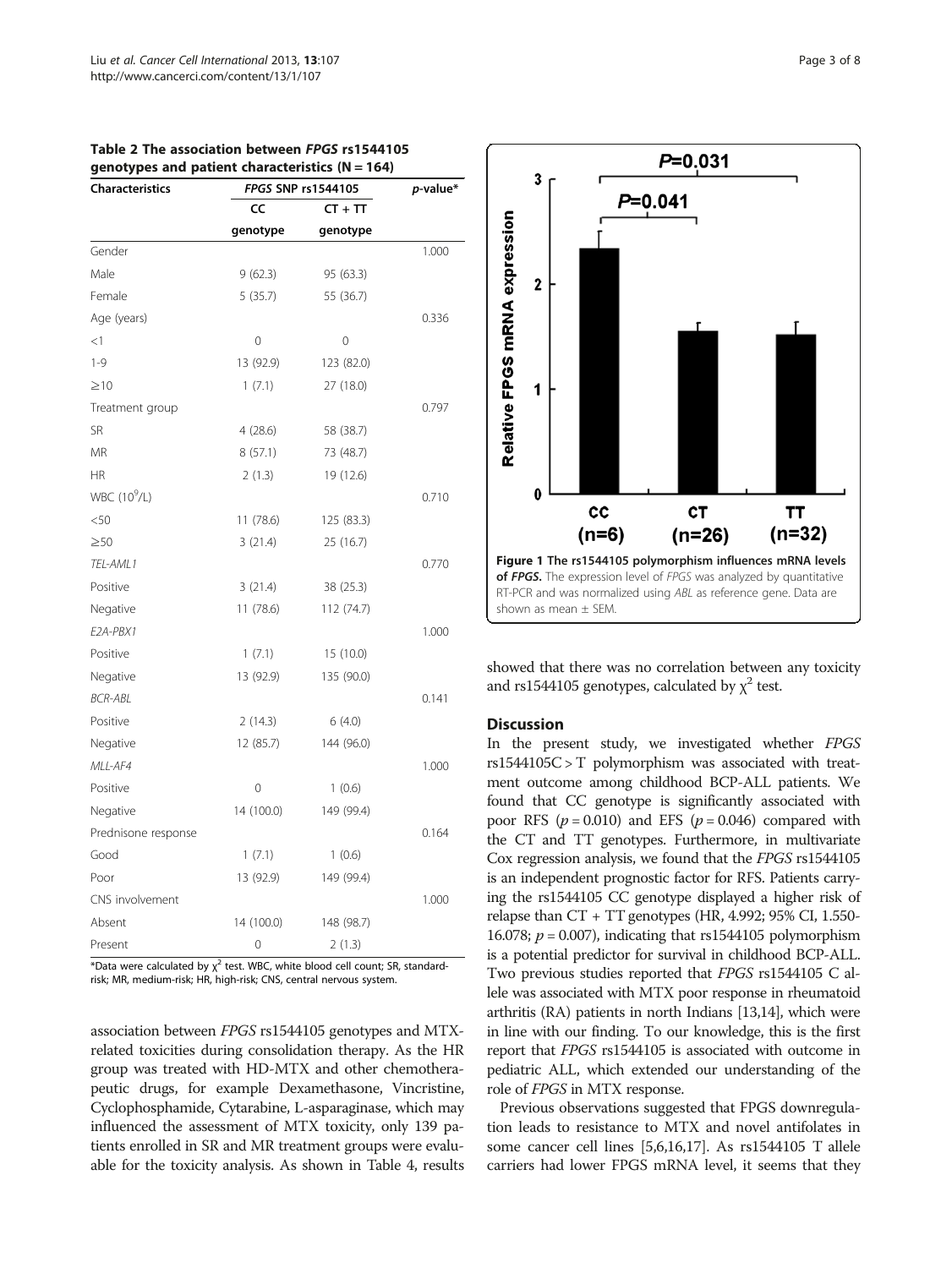<span id="page-3-0"></span>

might be resistant to MTX therapy and had poor prognosis. However, our data suggested that T allele carriers had better RFS and EFS than CC genotype carriers, which appears to be in contrast with previous results. In fact, FPGS modulation affects both polyglutamylation of antifolates and folate cofactors [[18-20\]](#page-6-0). Cho et.al reported that FPGS modulation on the chemosensitivity of breast cancer cells to MTX depends not only on MTX polyglutamylation but also on polyglutamylation of intracellular folate pools. So it is possible that FPGS rs1544105 T allele carriers had

|  |  |  |  | Table 3 Multivariate Cox-regression analysis for RFS and EFS in patients with BCP-ALL (N = 164) |
|--|--|--|--|-------------------------------------------------------------------------------------------------|
|--|--|--|--|-------------------------------------------------------------------------------------------------|

| Variable                 |              | Multivariable analysis for RFS |       | Multivariable analysis for EFS |              |       |
|--------------------------|--------------|--------------------------------|-------|--------------------------------|--------------|-------|
|                          | <b>HR</b>    | 95% CI                         | $p^*$ | <b>HR</b>                      | 95% CI       | $p^*$ |
| Age                      |              |                                |       |                                |              |       |
| < 10                     | 1            | Reference                      |       | 1                              | Reference    |       |
| $\geq 10$                | 0.239        | 0.023-2.518                    | 0.847 | 0.300                          | 0.036-2.466  | 0.244 |
| WBC (10 <sup>9</sup> /L) |              |                                |       |                                |              |       |
| < 50                     | $\mathbf{1}$ | Reference                      |       | 1                              | Reference    |       |
| $\geq 50$                | 4.677        | 1.715-12.760                   | 0.003 | 3.745                          | 1.062-13.204 | 0.072 |
| <b>BCR-ABL</b>           |              |                                |       |                                |              |       |
| Negative                 |              | Reference                      |       |                                | Reference    |       |
| Positive                 | 7.190        | 2.022-25.567                   | 0.118 | 2.701                          | 0.497-14.681 | 0.250 |
| TEL-AML1                 |              |                                |       |                                |              |       |
| Negative                 | 1            | Reference                      |       | 1                              | Reference    |       |
| Positive                 | 0.508        | 0.057-4.550                    | 0.104 | 0.316                          | 0.038-2.629  | 0.059 |
| E2A-PBX1                 |              |                                |       |                                |              |       |
| Negative                 |              |                                |       |                                |              |       |
| Positive                 |              | Reference                      |       |                                | Reference    |       |
|                          | 7.557        | 1.416-40.334                   | 0.257 | 3.890                          | 0.877-17.248 | 0.222 |
| CNS involvement          |              |                                |       |                                |              |       |
| Absent                   | $\mathbf{1}$ | Reference                      |       |                                | Reference    |       |
| Present                  | 25.259       | 5.124-124.504                  | 0.001 | 11.375                         | 1.487-86.991 | 0.019 |
| rs1544105                |              |                                |       |                                |              |       |
| $CT + TT$                | $\mathbf{1}$ | Reference                      |       | 1                              | Reference    |       |
| CC                       | 4.992        | 1.550-16.078                   | 0.007 | 2.723                          | 0.766-9.674  | 0.059 |

\*Data were calculated by Cox-regression analysis. BCP-ALL, B-cell precursor ALL; RFS, relapse free survival; EFS, event free survival; WBC, white blood cell count; CNS, central nervous system; HR, hazard ratio; 95% CI, 95% confidence interval.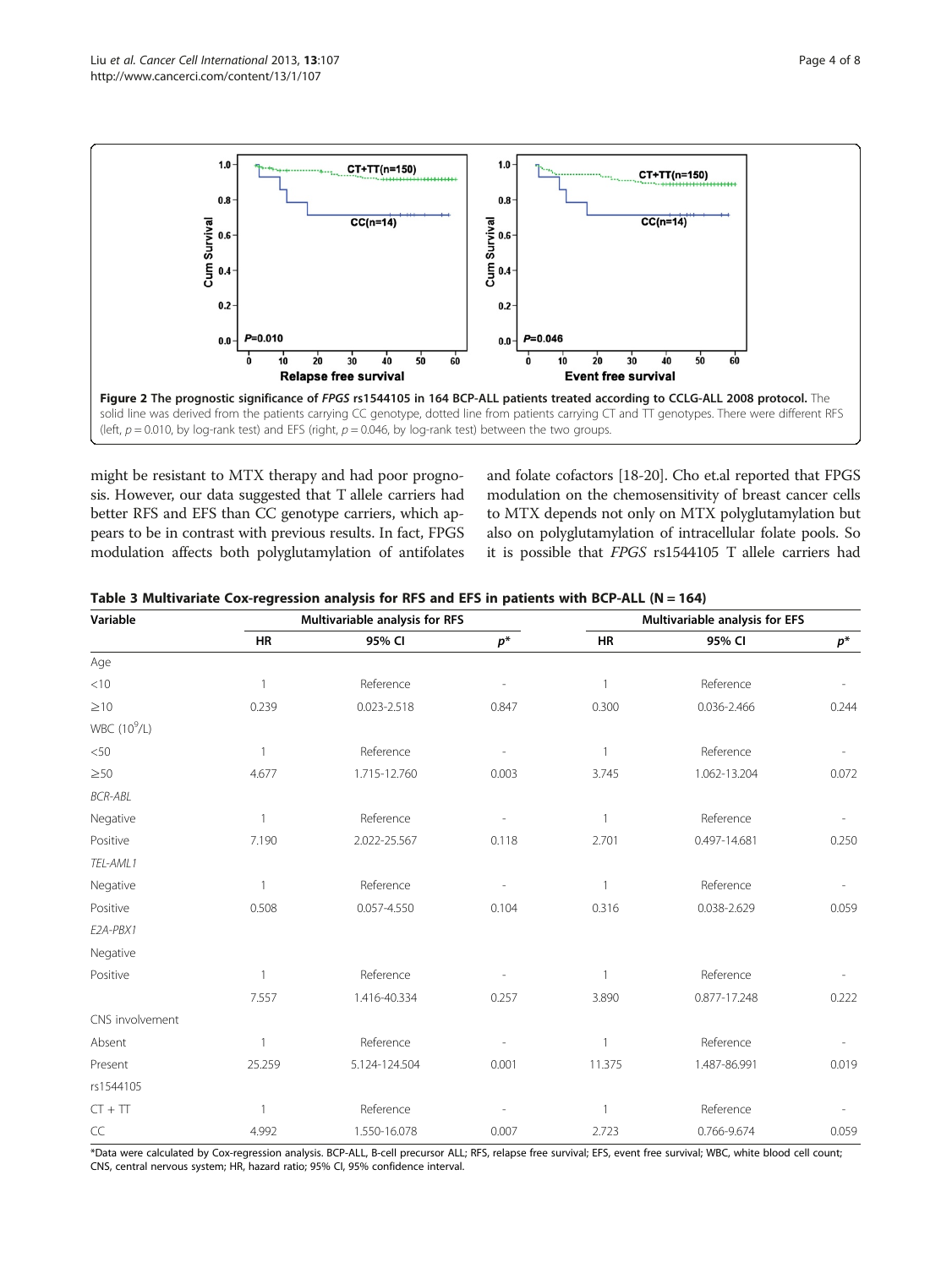<span id="page-4-0"></span>Table 4 The relationships between FPGS rs1544105 genotypes and MTX-related toxicity (SR and MR,  $N = 139$ )

| <b>Toxicity</b>  | FPGS SNP rs1544105 | $p$ -value*     |       |
|------------------|--------------------|-----------------|-------|
|                  | CC (n,%)           | $CT + TT (n,%)$ |       |
| Oral mucositis   |                    |                 |       |
| With             | 1(8.3)             | 11(8.7)         | 0.969 |
| Without          | 11(91.7)           | 116(91.3)       |       |
| Skin toxicity    |                    |                 |       |
| With             | 1(8.3)             | 10(7.9)         | 0.955 |
| Without          | 11(91.7)           | 117 (92.1)      |       |
| Hepatic toxicity |                    |                 |       |
| With             | (0)                | 17(13.4)        | 0.176 |
| Without          | 12 (100.0)         | 110 (86.6)      |       |
| Anemia           |                    |                 |       |
| With             | 6(50.0)            | 52 (40.9)       | 0.543 |
| Without          | 6(50.0)            | 75 (59.1)       |       |
| Neutropenia      |                    |                 |       |
| With             | 6(50.0)            | 77 (60.6)       | 0.473 |
| Without          | 6(50.0)            | 50 (39.4)       |       |
| Thrombocytopenia |                    |                 |       |
| With             | 2(16.7)            | 25 (19.7)       | 0.801 |
| Without          | 10 (83.3)          | 102 (80.3)      |       |

\*Data were calculated by  $\chi^2$  test.

higher intracellular folate levels compared with CC genotype carriers, and consequently, increase in polyglutamylation of intracellular folate cofactors may diminish or even abolish the effects of decrease in polyglutamylation of antifolates. This might lead to enhanced chemosensitivity and better survival in T allele carriers. The differences of folate concentrations between T allele carriers and CC genotype carriers should be determined in the future.

Treatment-related toxicity can not only be life threatening, but is also one of the main reasons for interruption or discontinuation of chemotherapy, which may increase relapse risk [[8,21](#page-6-0)]. Two previous studies reported that FPGS rs1544105 C allele was associated with MTX poor response in rheumatoid arthritis (RA) patients in north Indians [\[13,14](#page-6-0)]. In our study, no significant association was revealed between this polymorphism and any toxicity. The differences may result from our limited samples.

SNPs in gene regulatory region that alter the expression or function of proteins targeted by drugs can contribute significantly to variation in the responses of individuals. The rs1544105 is located in the promoter of FPGS gene, so we hypothesized that this polymorphism may affect treatment outcome by influencing FPGS mRNA expression. Among the164 genotyped patients, we analyzed the mRNA levels of 64 patients. We found that rs1544105 genotypes were correlated with mRNA levels of FPGS. The T allele carriers (CT + TT) had lower mRNA expression compared with CC genotype. Panetta et al. reported that FPGS activity of rs1544105 CC carriers was 2.6 times higher than CT and TT carriers in a St Jude ALL cohort [[15](#page-6-0)]. As FPGS mRNA expression correlates with activity [[8\]](#page-6-0), their results were in agreement with ours. In order to understand the mechanism underlying the altering expression, we investigated the sequence for putative transcription factors binding sites using TRAP [[22](#page-7-0)]. The studied SNP rs1544105 was located within a predicted binding site for cAMP response element-binding protein (CREB) transcription factors, and to modulate the binding affinity of CREB, with higher affinities predicted for the C-allele. CREB is a transcription factor that regulates gene expression principally through activation of the cyclic AMP (cAMP)-dependent cell signal transduction pathways by binding to the cAMP response element (CRE) region at the promoters. CREB is reported to be overexpressed in childhood ALL and be critical in leukemogenesis [\[23\]](#page-7-0). Further experiments are needed to reveal the detailed molecular mechanisms.

No statistical association was found between rs1544105 polymorphism and any clinical indices. It was reported that patients with TEL-AML1 and E2A-PBX1 fusion genes had significantly lower level of FPGS mRNA expression in childhood ALL. And TEL-AML1 and E2A-PBX1 can downregulate FPGS promoter activity and lead to lower mRNA expression and enzymatic activity [\[24,25\]](#page-7-0). As rs1544105 influences FPGS expression, we supposed that this polymorphism might correlate with TEL-AML1and E2A-PBX1 fusions. However, we found no association between rs1544105 and *TEL-AML1* ( $p = 0.071$ ) and *E2A*-*PBX1* ( $p = 0.601$ ) fusions. Neither did we found any association between FPGS mRNA level and TEL-AML1 ( $p =$ 0.070) and  $E2A-PBX1$  ( $p = 0.198$ ) fusions. The difference may result from our limited samples. But our data suggested that TEL-AML1<sup>+</sup> patients had lower FPGS mRNA expression than *TEL-AML1* ones (Additional file [1:](#page-6-0) Table S1), which was in agreement with previous results.

#### Conclusions

 $FPGS$  rs1544105C > T polymorphism may influence the expression of FPGS and be associated with treatment outcome in childhood BCP-ALL. Larger prospective studies should be undertaken to confirm our recent results. In addition, the underlying mechanisms are still unclear and needs further study.

#### Methods

#### Study population

The criterion for patient inclusion in this study was newly diagnosed BCP-ALL patients who had at least 3-year follow-up time till March 2013 and sufficient DNA samples. Based on this criterion, 164 children enrolled during March 2008 to March 2010 and treated according to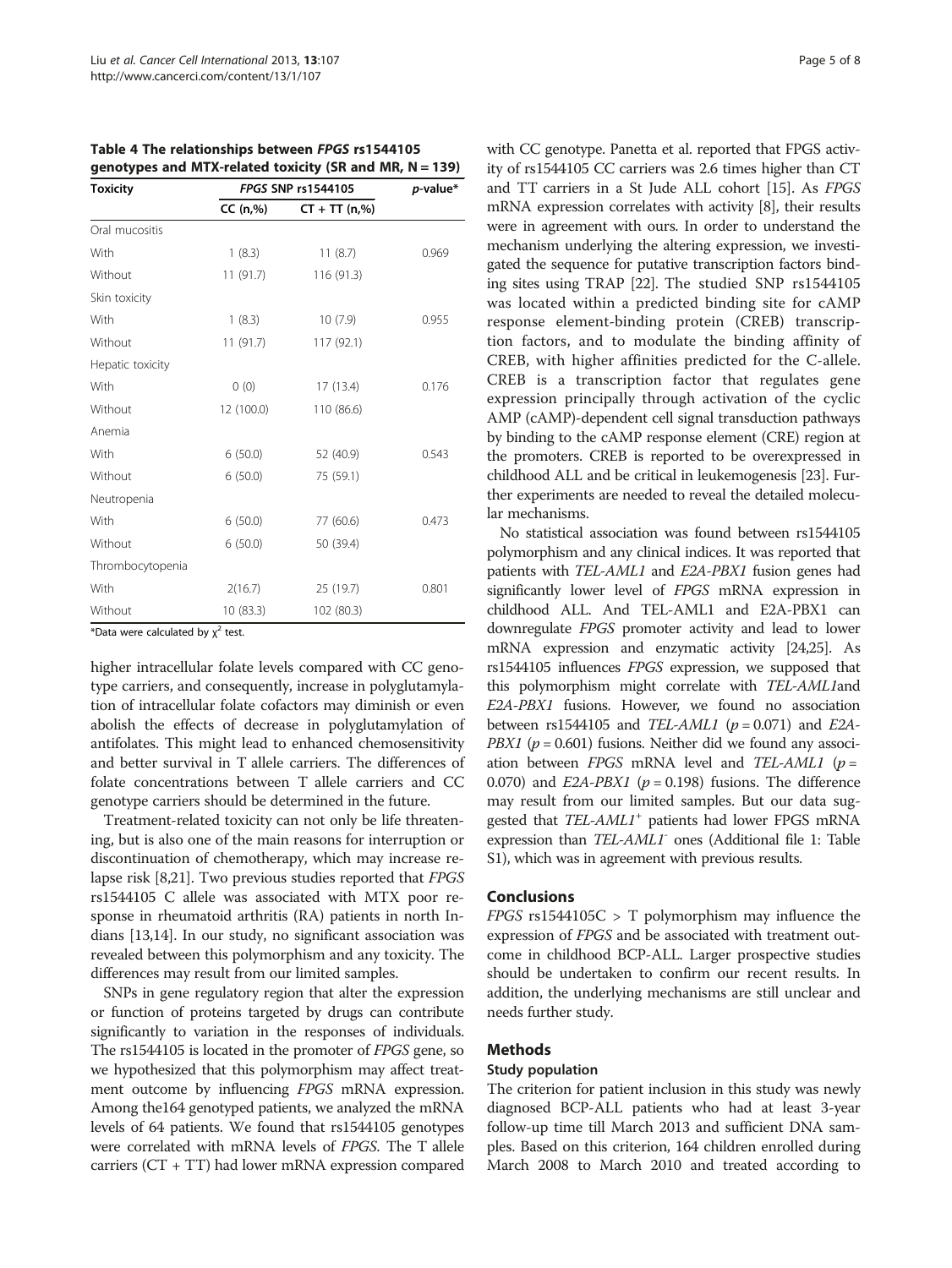Chinese Children's Leukemia Group (CCLG)-ALL 2008 protocol were collected in our study. All subjects were unrelated ethnic Chinese (aged 1.0-15.0 years, median 4.0 years). The common clinical characteristics of 164 patients were shown in Table [1](#page-1-0). The median follow-up time was 48.0 months (range, 2.0 to 59.0) with 13 patients suffered bone marrow relapse, 1 suffered isolated central nervous system (CNS) relapse, 2 suffered isolated testis relapse, 4 died of severe infections during induction, 7 lost follow-up, and 137 cases were in continued complete remission (CCR).

Patients were stratified into standard-risk, medium-risk and high-risk treatment groups (SR, MR and HR) according to age, white blood cell count (WBC) in peripheral blood, immunophenotype, fusion gene, karyotype, CNS status, prednisone response, day 15 and day 33 BM remission status, minimal residue disease (MRD) on day 33 and at day 78, etc. (Additional file [2](#page-6-0): Table S2). Sixty-two (37.8%) patients were assigned to SR group, 81 (49.4%) to MR group, and 21 (12.8%) to HR group (Table [1](#page-1-0)). Each group of patients received different treatment regimens. The details of treatment during the consolidation period are outlined in Additional file [3:](#page-6-0) Table S3. Doses of MTX differed by different treatment branch: the standard-risk (SR) group received 2  $g/m^2$ , while the medium- risk (MR) and highrisk (HR) groups received 5  $g/m^2$ . In addition, Non-HR (SR and MR) patients received oral 6-mercaptopurine (6- MP) and HR patients received other drugs concurrently. Leucovorin rescue was given at 42 h, 48 h and 54 h from the start of MTX infusion. Of the 164 patients in this study, 139 were enrolled into the analysis of association between FPGS SNP rs1544105 polymorphism and MTXrelated toxicity during consolidation therapy. There were a total of 25 patients not analyzed for MTX-related toxicity, including 4 patients who died before consolidation therapy, and 21 HR patients who were treated with HD-MTX and other chemotherapeutic drugs, for example Dexamethasone, Vincristine, Cyclophosphamide, Cytarabine, L-asparaginase, which may influenced the assessment of MTX toxicity.

Bone marrow (BM) samples of patients were collected at diagnosis. Monouclear cell separation was carried out as previously described [\[4](#page-6-0)[,26,27\]](#page-7-0) and cells were immediately stored at −70°C until use. This study was approved by the BCH Institutional Ethics Committee and informed consent according to the Declaration of Helsinki was signed by the guardians of the patients.

# DNA extraction and SNP genotyping

Genomic DNA was extracted using a Genomic DNA Isolation Kit (U-gene, Anhui, China). Genotypes of the FPGS SNP rs1544105 were determined by PCR-RFLP methods [[14](#page-6-0)]. FPGS rs1544105 primer sequences were forward: 5′-GTGCCTCCTTCACACACAG-3′and reverse: 5′-CCCAGAGTCCTTATTCTTAGCC-3′. PCR products were digested with HpyCH4IV (New England BilLabs, Inc, Beverly, MA) and separated on 10% polyacrylamide gel. A 10% random sample  $(n = 17)$  of the cases was verified by directly DNA sequencing of the PCR products.

#### RNA extraction and FPGS expression analysis

The criterion for patient inclusion in expression analysis was ≥70% leukemic cells in diagnostic bone marrow samples and sufficient cDNA for analysis. Sixty-four patients among the 164 BCP-ALL genotyped in this study met this criterion and were included for a quantitative RNA expression assay. Total RNA from mononuclear cells was isolated using Trizol reagent (Invitrogen, Paisley, UK). The mRNAs were reverse-transcribed into cDNAs using random hexamers and moloney murine leukemia virus reverse transcriptase according to the manufacturer's instructions (Promega, Madison, USA). The mRNA expression level of FPGS was measured by real-time quantitative reverse transcription-PCR using the ABI PRISM 7500 Sequence Detection System (Applied Biosystems, Singapore) based on the SYBR Green method. The ABL gene was used as the internal control, as suggested by the Europe Against Cancer program [\[28](#page-7-0)]. The primer sequences used for FPGS PCR were forward: 5′-CCCCGAGGTTCGAGTCTTG-3′ and reverse: 5′-GTCACTGTGAAGTTCTGTTGGTCTG-3′; and the primer sequences used for ABL were forward: 5′-TGGA GATAACACTCTAAGCATAACTAAAGGT-3′ and reverse: 5′-GATGTAGTTGCTTGGGACCCA-3′. The PCR reactions were performed in a total volume of 25 μl, including 12.5 μl of  $2 \times SYBR$ <sup>®</sup> Green PCR Master Mix (Applied Biosystems), 2 μl of cDNA, and 1 μl of primer mix (10 μM each). The PCR program was as follows: 95°C for 10 minutes, 40 cycles of 95°C for 15 seconds, 60°C for 1 minute, and a final step for generation of a dissociation curve to assess the specificity of the amplified products. Relative quantification analysis was performed using the comparative CT method  $(2^{-\Delta}$ <sup>CT</sup>). Reactions were in triplicate in three independent experiments.

#### **Toxicity**

Toxicities were graded according to the NCI Common Toxicity Criteria version 1.0. Hematological toxicity (anemia, thrombocytopenia, neutropenia) and non-hematological toxicity (skin toxicity, oral mucositis, and hepatic toxicity which means transaminase levels > 2 times as high as normal limit) were included. The highest grade of toxicity observed in each patient during the consolidation therapy period was recorded. No patients died from toxicity.

#### Statistical analysis

The allele frequencies of polymorphisms were tested for Hardy-Weinberg equilibrium using the Chi-square  $(\chi^2)$ test. Toxicities were represented by the value 1or 0,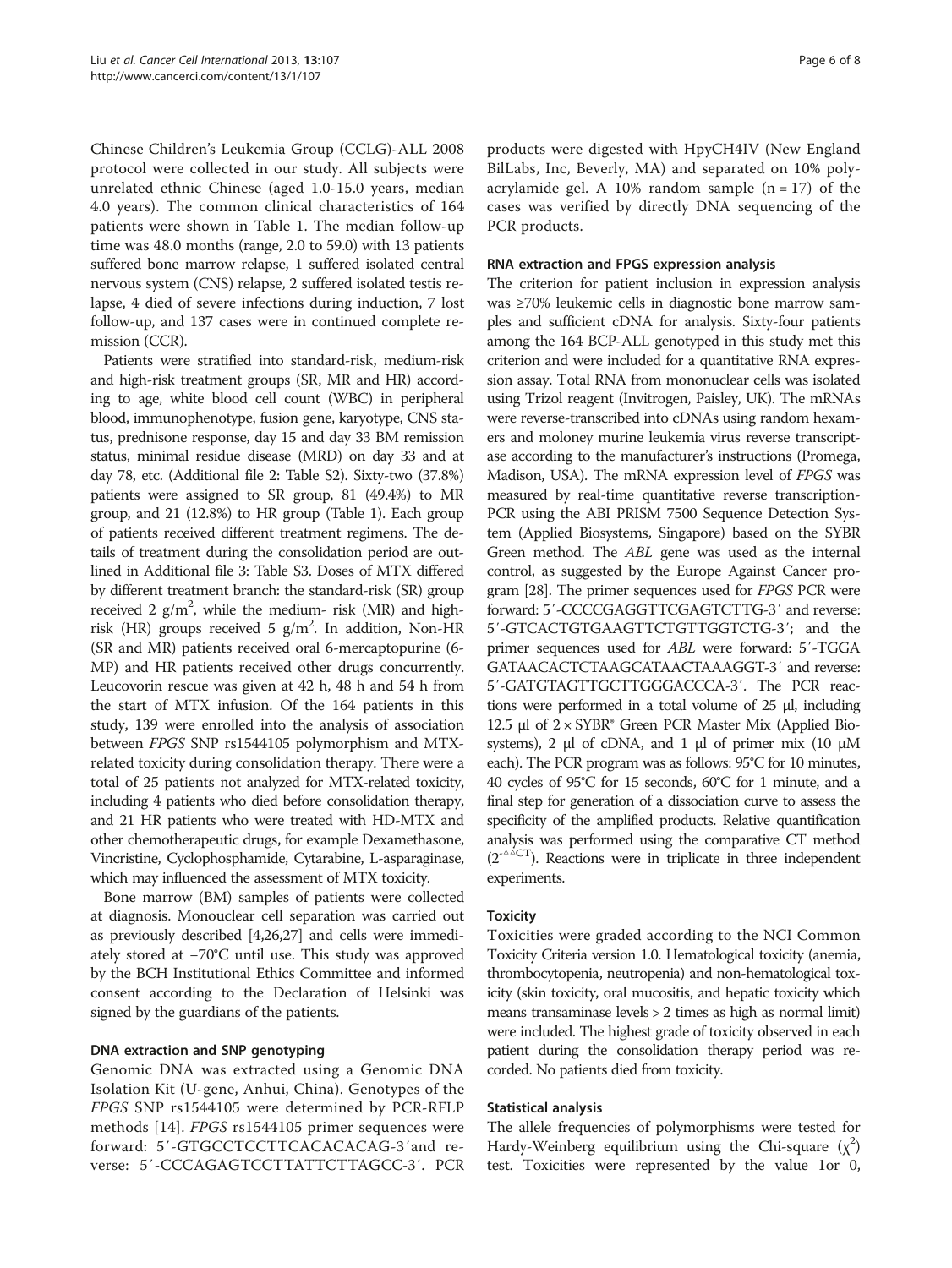<span id="page-6-0"></span>indicating whether an adverse event did or not occur during the MTX course.  $\chi^2$  test was used to determine the relationship between rs1544105 genotypes with toxicity, outcome and other clinicobiological characteristics. Relapse was defined as the reappearance of leukemic cells in BM (>5% blasts) and/or the reappearance of clinical evidence of the disease. Relapse-free survival (RFS) was defined as the time from CR to the date of relapse, censored at date of last time of contact or death in remission. The duration of event-free survival (EFS) was defined from the date of diagnosis to the date of relapse or death, or the last contact with patients in continuous hematologic CR. The probability of RFS and EFS were estimated using the Kaplan–Meier method and univariate associations between rs1544105 genotypes were compared by log-rank tests. Multivariate Cox regression models adjust for potential confounding variables were used to analyze the prognostic significance of rs1544105 genotypes. All statistical analyses were 2 tailed and performed with SPSS 16.0 for Windows. P value less than 0.05 were considered significant.

# Additional files

[Additional file 1: Table S1.](http://www.biomedcentral.com/content/supplementary/1475-2867-13-107-S1.doc) The association between FPGS mRNA expression and gene fusions  $(N = 64)$ .

[Additional file 2: Table S2.](http://www.biomedcentral.com/content/supplementary/1475-2867-13-107-S2.doc) Stratification criteria of CCLG-2008 treatment protocol.

[Additional file 3: Table S3.](http://www.biomedcentral.com/content/supplementary/1475-2867-13-107-S3.doc) Treatment elements of consolidation therapy in CCLG-ALL 2008.

#### Competing interests

The authors declare that they have no competing interests.

#### Authors' contributions

LSG and LZG designed the study. LSG performed the experiments, collected the data, and wrote the articles. GC, JY, CL, LWJ, ZXX, and YZX helped to collect the samples. ZRD, WMY, and ZHY recruited the patients. LSG, GC, JY and CZP participated in the statistical analysis. LZG reviewed the final manuscript and take primary responsibility for the article. All authors read and approved the final manuscript.

#### Acknowledgements

This work was partially supported by the project of National Key Technologies Research & Development Program of the 11th 5-Year Plan (No. 2007BAI04B03), National Science & Technology Major Project of the 12th 5-Year Plan (No. 2011ZX09302-007-01) and Capital Medical University Basic & Clinical Research Cooperation Foundation (No.13JL72).

#### Received: 7 August 2013 Accepted: 24 October 2013 Published: 29 October 2013

#### References

- Pui CH, Evans WE: Treatment of acute lymphoblastic leukemia. N Engl J Med 2006, 354:166–178.
- 2. Vrooman LM, Silverman LB: Childhood acute lymphoblastic leukemia: update on prognostic factors. Curr Opin Pediatr 2009, 21:1–8.
- Pui CH, Campana D, Pei D, Bowman WP, Sandlund JT, Kaste SC, Ribeiro RC, Rubnitz JE, Raimondi SC, Onciu M, et al: Treating childhood acute lymphoblastic leukemia without cranial irradiation. N Engl J Med 2009, 360(26):2730–2741.
- 4. Liu SG, Li ZG, Cui L, Gao C, Li WJ, Zhao XX: Effects of methylenetetrahydrofolate reductase gene polymorphisms on toxicities

during consolidation therapy in pediatric acute lymphoblastic leukemia in a Chinese population. Leuk Lymphoma 2011, 52:1030–1040.

- 5. Liani E, Rothem L, Bunni MA, Smith CA, Jansen G, Assaraf YG: Loss of folylpolygamma-glutamate synthetase activity is a dominant mechanism of resistance to polyglutamylation-dependent novel antifolates in multiple human leukemia sublines. Int J Cancer 2003, 103:587-599
- 6. Liani E, Rothem L, Bunni MA, Smith CA, Jansen G, Assaraf YG: Decreased folylpolyglutamate synthetase activity as a mechanism of methotrexate resistance in CCRF-CEM human leukemia sublines. J Biol Chem 1991, 266:6181–6187.
- 7. Masson E, Relling MV, Synold TW, Liu Q, Schuetz JD, Sandlund JT, Pui CH, Evans WE: Accumulation of methotrexate polyglutamates in lymphoblasts is a determinant of antileukemic effects in vivo. A rationale for high-dose methotrexate. J Clin Invest 1996, 97:73–80.
- 8. Galpin AJ, Schuetz JD, Masson E, Yanishevski Y, Synold TW, Barredo JC, Pui CH, Relling MV, Evans WE: Differences in folylpolyglutamate synthetase and dihydrofolate reductase expression in human B-lineage versus T-lineage leukemic lymphoblasts: mechanisms for lineage differences in methotrexate polyglutamylation and cytotoxicity. Mol Pharmacol 1997, 52:1551-1563.
- 9. Aghi M, Kramm CM, Breakefield XO: Folylpolyglutamyl synthetase gene transfer and glioma antifolate sensitivity in culture and in vivo. J Natl Cancer Inst 1999, 91(14):1233–1241.
- 10. Odin E, Wettergren Y, Nilsson S, Willén R, Carlsson G, Spears CP, Larsson L, Gustavsson B: Altered gene expression of folate enzymes in adjacent mucosa is associated with outcome of colorectal cancer patients. Clin Cancer Res 2003, 9(16 Pt 1):6012–6019.
- 11. Rots MG, Willey JC, Jansen G, Van Zantwijk CH, Noordhuis P, DeMuth JP, Kuiper E, Veerman AJ, Pieters R, Peters GJ: mRNA expression levels of methotrexate resistance-related proteins in childhood leukemia as determined by a standardized competitive template-based RT–PCR method. Leukemia 2000, 14:2166–2175.
- 12. van der Straaten RJ, Wessels JA, De Vries-Bouwstra JK, Goekoop-Ruiterman YP, Allaart CF, Bogaartz J, Tiller M, Huizinga TW, Guchelaar HJ: Exploratory analysis of four polymorphisms in human GGH and FPGS genes and their effect in methotrexate-treated rheumatoid arthritis patients. Pharmacogenomics 2007, 8:141-150.
- 13. Sharma S, Das M, Kumar A, Marwaha V, Shankar S, Aneja R, Grover R, Arya V, Dhir V, Gupta R, et al: Interaction of genes from influx-metabolism-efflux pathway and their influence on methotrexate efficacy in rheumatoid arthritis patients among Indians. Pharmacogenet Genomics 2008, 18:1041–1049.
- 14. Sharma S, Das M, Kumar A, Marwaha V, Shankar S, Singh P, Raghu P, Aneja R, Grover R, Arya V, et al: Purine biosynthetic pathway genes and methotrexate response in rheumatoid arthritis patients among north Indians. Pharmacogenet Genomics 2009, 19:823–828.
- 15. Panetta JC, Sparreboom A, Pui CH, Relling MV, Evans WE: Modeling mechanisms of in vivo variability in methotrexate accumulation and folate pathway inhibition in acute lymphoblastic leukemia cells. PLoS Comput Biol 2010, 6:e1001019.
- 16. Mauritz R, Peters GJ, Priest DG, Assaraf YG, Drori S, Kathmann I, Noordhuis P, Bunni MA, Rosowsky A, Schornagel JH, et al: Multiple mechanisms of resistance to methotrexate and novel antifolates in human CCRF-CEM leukemia cells and their implications for folate homeostasis. Biochem Pharmacol 2002, 63:105–115.
- 17. Roy K, Egan MG, Sirlin S, Sirotnak FM: Posttranscriptionally mediated decreases in folylpolyglutamate synthetase gene expression in some folate analogue-resistant variants of the L1210 cell. Evidence for an altered cognate mRNA in the variants affecting the rate of de novo synthesis of the enzyme. J Biol Chem 1997, 272:6903–6908.
- 18. Sohn KJ, Smirnakis F, Moskovitz DN, Novakovic P, Yates Z, Lucock M, Croxford R, Kim YI: Effects of folylpolyglutamate synthetase modulation on chemosensitivity of colon cancer cells to 5-fluorouracil and methotrexate. Gut 2004, 53:1825–1831.
- 19. Cho RC, Cole PD, Sohn KJ, Gaisano G, Croxford R, Kamen BA, Kim YI: Effects of folate and folylpolyglutamyl synthase modulation on chemosensitivity of breast cancer cells. Mol Cancer Ther 2007, 6:2909–2920.
- 20. Jansen G, Peters GJ, Pinedo HM, Priest DG, Assaraf YG: Folylpolyglutamyl synthetase gene transfer and glioma antifolate sensitivity in culture and in vivo. J Natl Cancer Inst 1999, 91:2047–2050.
- 21. Relling MV, Fairclough D, Ayers D, Crom WR, Rodman JH, Pui CH, Evans WE: Patient characteristics associated with high-risk methotrexate concentrations and toxicity. J Clin Oncol 1994, 12:1667-1672.